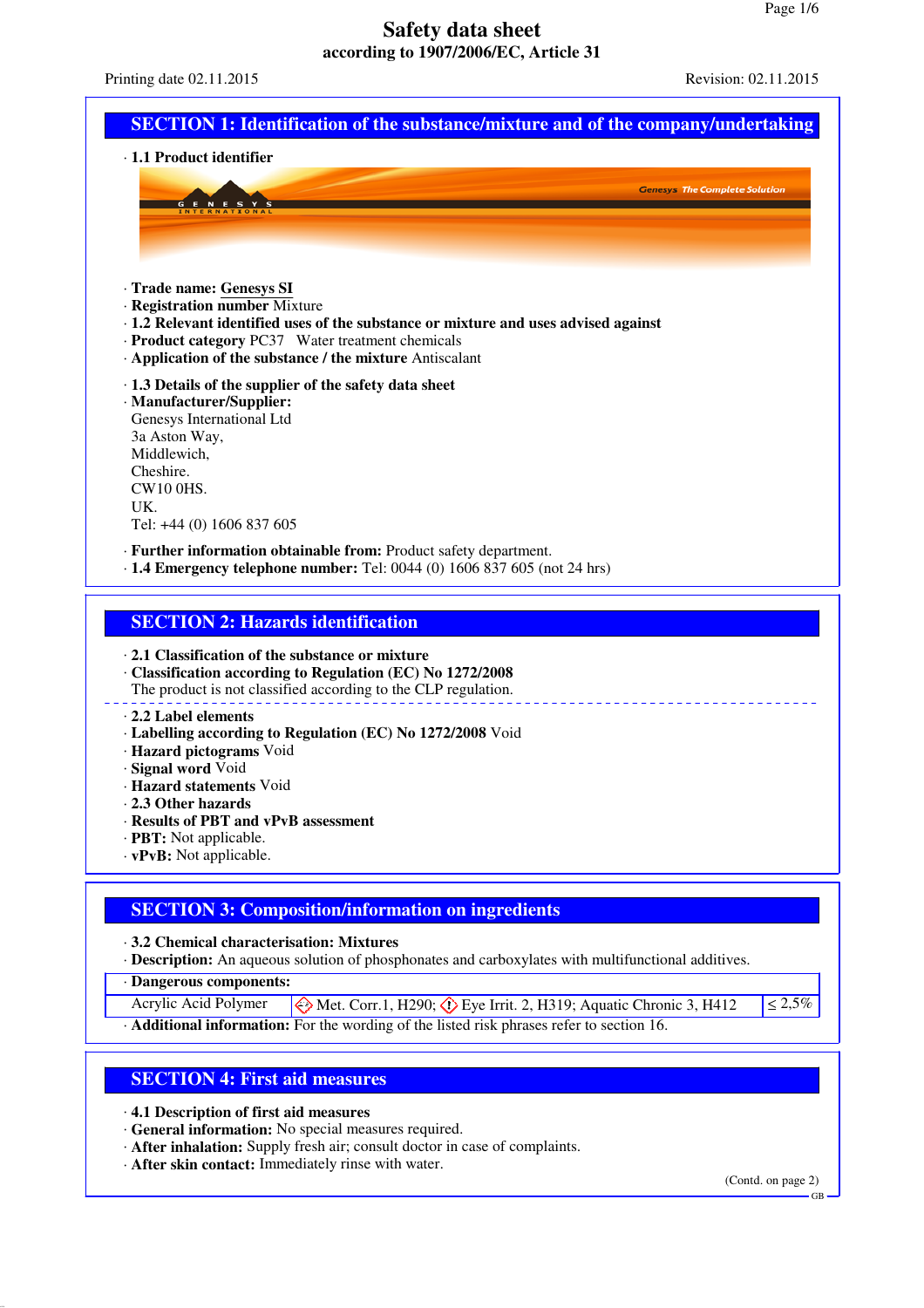Printing date 02.11.2015 Revision: 02.11.2015

#### **Trade name: Genesys SI**

· **After eye contact:**

Check for and remove any contact lenses.

Rinse opened eye for several minutes under running water. Then consult a doctor.

· **After swallowing:**

Rinse out mouth and then drink plenty of water.

Do not induce vomiting; call for medical help immediately.

If vomiting occurs spontaneously, keep head below hips to prevent aspiration.

- · **4.2 Most important symptoms and effects, both acute and delayed**
- No further relevant information available.
- · **Information for doctor:** Treat symptomatically and supportively.
- · **4.3 Indication of any immediate medical attention and special treatment needed**

No further relevant information available.

### **SECTION 5: Firefighting measures**

· **5.1 Extinguishing media**

· **Suitable extinguishing agents:** Use fire extinguishing methods suitable to surrounding conditions.

- · **5.2 Special hazards arising from the substance or mixture** No further relevant information available.
- · **5.3 Advice for firefighters**

· **Protective equipment:**

Wear fully protective suit.

Do not inhale explosion gases or combustion gases.

Wear self-contained respiratory protective device.

## **SECTION 6: Accidental release measures**

- · **6.1 Personal precautions, protective equipment and emergency procedures** Ensure adequate ventilation
- · **6.2 Environmental precautions:** Do not allow to penetrate the ground/soil.

· **6.3 Methods and material for containment and cleaning up:** Absorb with liquid-binding material (sand, diatomite, acid binders, universal binders, sawdust). Send for recovery or disposal in suitable receptacles.

- · **6.4 Reference to other sections**
- See Section 7 for information on safe handling.
- See Section 8 for information on personal protection equipment.

See Section 13 for disposal information.

## **SECTION 7: Handling and storage**

#### · **7.1 Precautions for safe handling**

Prevent formation of aerosols.

Ensure good ventilation/exhaustion at the workplace.

- · **Information about fire and explosion protection:** No special measures required.
- · **7.2 Conditions for safe storage, including any incompatibilities**
- · **Storage:**
- · **Requirements to be met by storerooms and receptacles:** Prevent any seepage into the ground.
- · **Information about storage in one common storage facility:** Store away from oxidising agents.
- · **Further information about storage conditions:** Protect from frost.
- Store in cool, dry conditions in well sealed receptacles.
- · **7.3 Specific end use(s)** No further relevant information available.

# **SECTION 8: Exposure controls/personal protection**

· **Additional information about design of technical facilities:** No further data; see item 7.

(Contd. on page 3)

(Contd. of page 1)

GB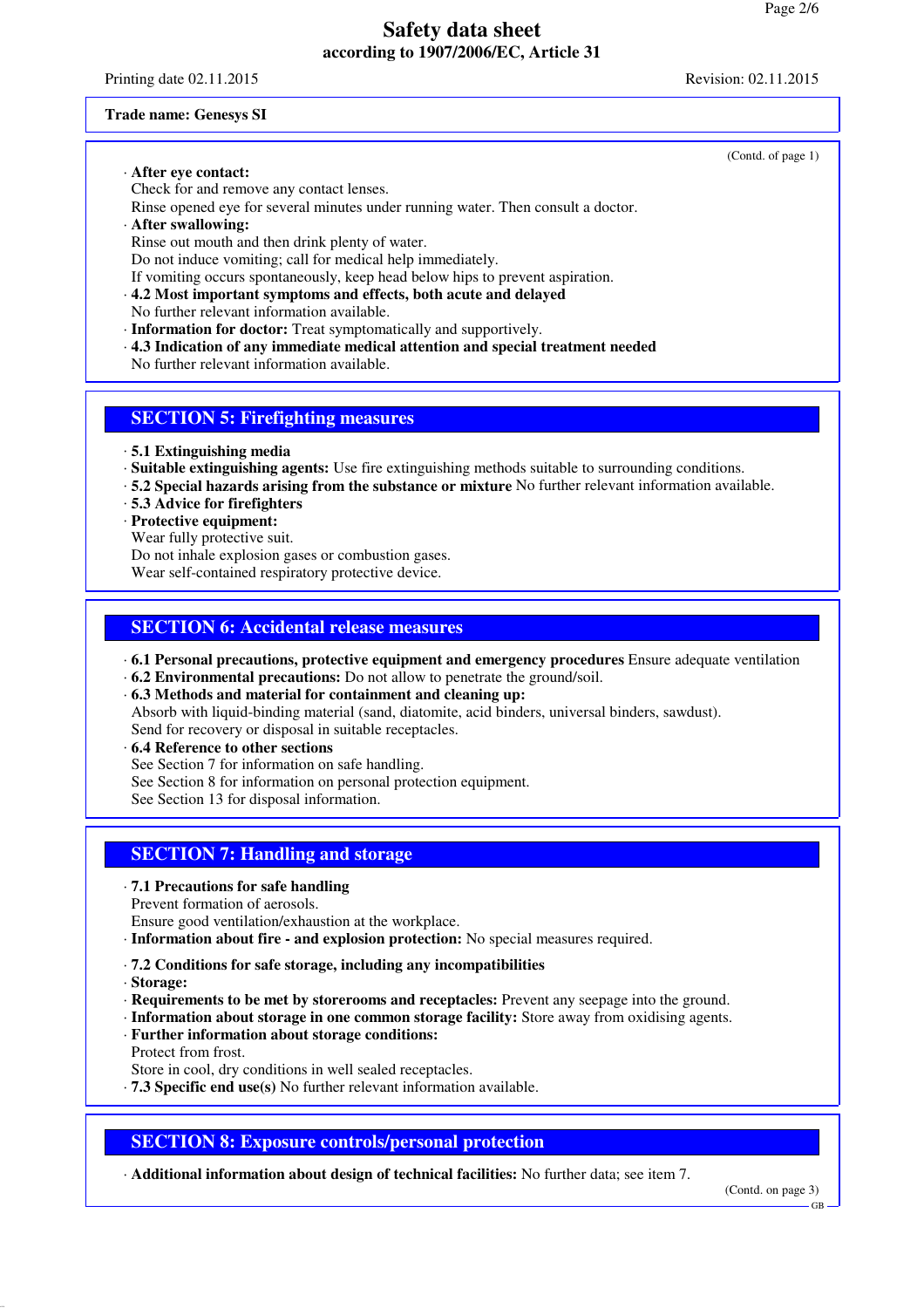Printing date 02.11.2015 Revision: 02.11.2015

# **Trade name: Genesys SI**

| $\cdot$ 8.1 Control parameters                                                                                                                                                                                                                                              |                                                                                                                   |  |
|-----------------------------------------------------------------------------------------------------------------------------------------------------------------------------------------------------------------------------------------------------------------------------|-------------------------------------------------------------------------------------------------------------------|--|
|                                                                                                                                                                                                                                                                             |                                                                                                                   |  |
| · Ingredients with limit values that require monitoring at the workplace:                                                                                                                                                                                                   |                                                                                                                   |  |
| at the workplace.                                                                                                                                                                                                                                                           | The product does not contain any relevant quantities of materials with critical values that have to be monitored  |  |
|                                                                                                                                                                                                                                                                             | Additional information: The lists valid during the making were used as basis.                                     |  |
| 8.2 Exposure controls                                                                                                                                                                                                                                                       |                                                                                                                   |  |
| · Personal protective equipment:                                                                                                                                                                                                                                            |                                                                                                                   |  |
|                                                                                                                                                                                                                                                                             | Select PPE appropriate for the operations taking place taking into account the product properties.                |  |
| · General protective and hygienic measures:                                                                                                                                                                                                                                 |                                                                                                                   |  |
| Do not eat, drink, smoke or sniff while working.<br>Avoid close or long term contact with the skin.                                                                                                                                                                         |                                                                                                                   |  |
| Avoid contact with the eyes.                                                                                                                                                                                                                                                |                                                                                                                   |  |
| Wash hands before breaks and at the end of work.                                                                                                                                                                                                                            |                                                                                                                   |  |
| Do not inhale gases / fumes / aerosols.                                                                                                                                                                                                                                     |                                                                                                                   |  |
| · Respiratory protection: Not necessary if room is well-ventilated.                                                                                                                                                                                                         |                                                                                                                   |  |
| · Protection of hands:                                                                                                                                                                                                                                                      | The glove material has to be impermeable and resistant to the product/ the substance/ the preparation.            |  |
|                                                                                                                                                                                                                                                                             | Selection of the glove material on consideration of the penetration times, rates of diffusion and the degradation |  |
| · Material of gloves                                                                                                                                                                                                                                                        |                                                                                                                   |  |
|                                                                                                                                                                                                                                                                             | The selection of the suitable gloves does not only depend on the material, but also on further marks of quality   |  |
| and varies from manufacturer to manufacturer. As the product is a preparation of several substances, the                                                                                                                                                                    |                                                                                                                   |  |
| resistance of the glove material can not be calculated in advance and has therefore to be checked prior to the<br>application.                                                                                                                                              |                                                                                                                   |  |
| · Penetration time of glove material                                                                                                                                                                                                                                        |                                                                                                                   |  |
|                                                                                                                                                                                                                                                                             |                                                                                                                   |  |
|                                                                                                                                                                                                                                                                             | The exact break through time has to be found out by the manufacturer of the protective gloves and has to be       |  |
| observed.                                                                                                                                                                                                                                                                   |                                                                                                                   |  |
| · Eye protection:                                                                                                                                                                                                                                                           |                                                                                                                   |  |
| Safety glasses                                                                                                                                                                                                                                                              |                                                                                                                   |  |
| Goggles recommended during refilling<br>· Body protection:                                                                                                                                                                                                                  |                                                                                                                   |  |
| Protective work clothing                                                                                                                                                                                                                                                    |                                                                                                                   |  |
|                                                                                                                                                                                                                                                                             | Body protection must be chosen depending on product properties, activity and possible exposure.                   |  |
|                                                                                                                                                                                                                                                                             |                                                                                                                   |  |
| <b>SECTION 9: Physical and chemical properties</b>                                                                                                                                                                                                                          |                                                                                                                   |  |
|                                                                                                                                                                                                                                                                             |                                                                                                                   |  |
|                                                                                                                                                                                                                                                                             |                                                                                                                   |  |
|                                                                                                                                                                                                                                                                             |                                                                                                                   |  |
| Form:                                                                                                                                                                                                                                                                       | Fluid                                                                                                             |  |
| Colour:                                                                                                                                                                                                                                                                     | Yellow                                                                                                            |  |
|                                                                                                                                                                                                                                                                             | Mild<br>Not determined.                                                                                           |  |
|                                                                                                                                                                                                                                                                             |                                                                                                                   |  |
|                                                                                                                                                                                                                                                                             | 9.8-10.2                                                                                                          |  |
|                                                                                                                                                                                                                                                                             | Undetermined.                                                                                                     |  |
| <b>Melting point/Melting range:</b><br><b>Boiling point/Boiling range:</b>                                                                                                                                                                                                  | Undetermined.                                                                                                     |  |
|                                                                                                                                                                                                                                                                             | Cannot support combustion                                                                                         |  |
|                                                                                                                                                                                                                                                                             | Not applicable.                                                                                                   |  |
| · 9.1 Information on basic physical and chemical properties<br><b>General Information</b><br>· Appearance:<br>$\cdot$ Odour:<br>· Odour threshold:<br>· pH-value:<br>· Change in condition<br>· Flash point:<br>· Flammability (solid, gaseous):<br>· Ignition temperature: |                                                                                                                   |  |
| <b>Decomposition temperature:</b>                                                                                                                                                                                                                                           | Not determined.                                                                                                   |  |
| · Self-igniting:                                                                                                                                                                                                                                                            | Product is not self-igniting.                                                                                     |  |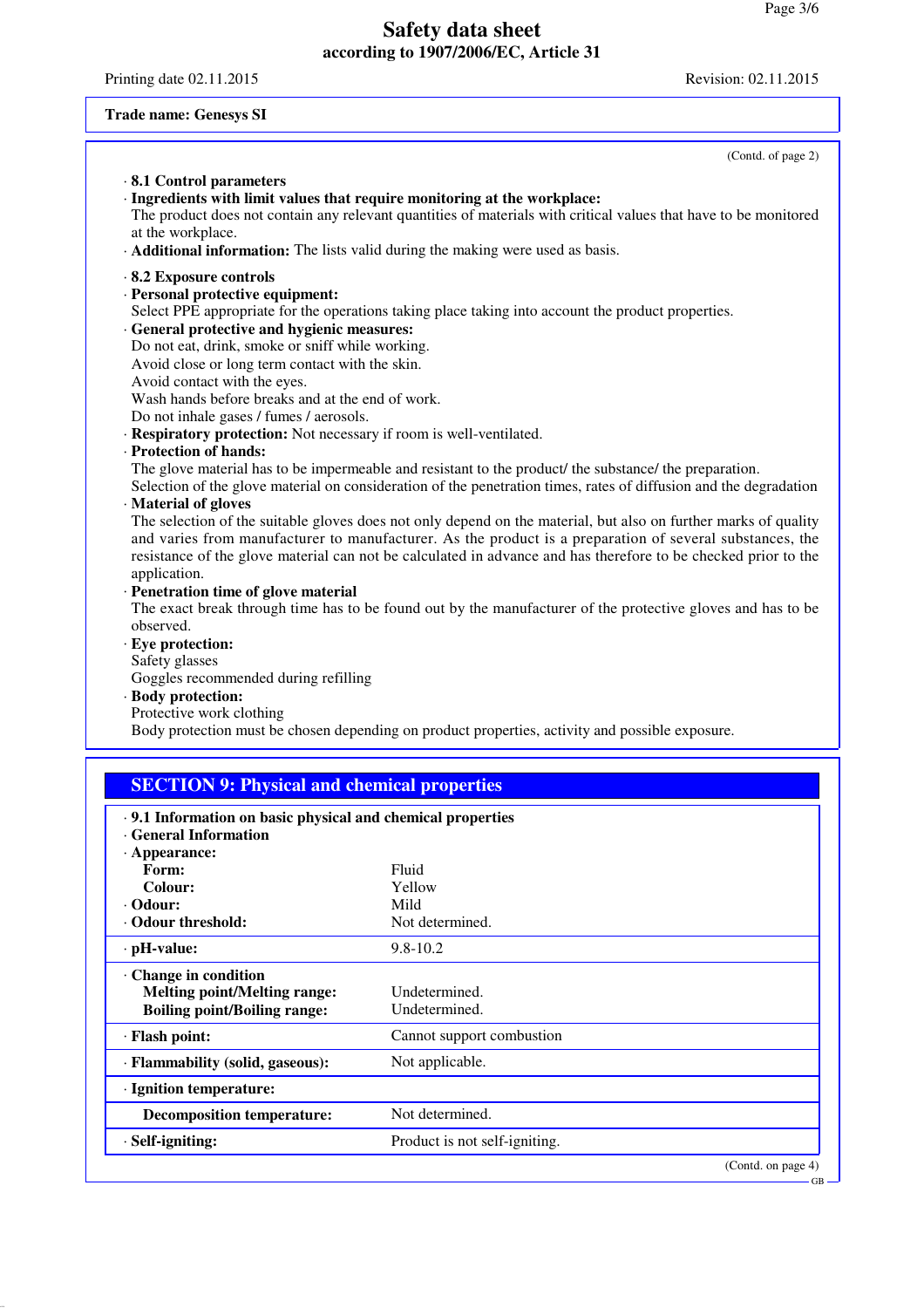Printing date 02.11.2015 Revision: 02.11.2015

**Trade name: Genesys SI**

|                                                            |                                               | (Contd. of page 3) |
|------------------------------------------------------------|-----------------------------------------------|--------------------|
| · Danger of explosion:                                     | Product does not present an explosion hazard. |                    |
| <b>Explosion limits:</b>                                   |                                               |                    |
| Lower:                                                     | Not determined.                               |                    |
| <b>Upper:</b>                                              | Not determined.                               |                    |
| $\cdot$ Vapour pressure at 20 °C:                          | $23$ hPa                                      |                    |
| $\cdot$ Density at 20 °C:                                  | $1.13 - 1.17$ g/cm <sup>3</sup>               |                    |
| · Relative density                                         | Not determined.                               |                    |
| · Vapour density                                           | Not determined.                               |                    |
| · Evaporation rate                                         | Not determined.                               |                    |
| $\cdot$ Solubility in / Miscibility with                   |                                               |                    |
| water:                                                     | Fully miscible.                               |                    |
| · Partition coefficient (n-octanol/water): Not determined. |                                               |                    |
| · Viscosity:                                               |                                               |                    |
| Dynamic:                                                   | Not determined.                               |                    |
| Kinematic:                                                 | Not determined.                               |                    |
| . 9.2 Other information                                    | No further relevant information available.    |                    |

## **SECTION 10: Stability and reactivity**

- · **10.1 Reactivity** No further relevant information available.
- · **10.2 Chemical stability**
- · **Thermal decomposition / conditions to be avoided:**
- No decomposition if used and stored according to specifications.
- · **10.3 Possibility of hazardous reactions** No dangerous reactions known.
- · **10.4 Conditions to avoid** No further relevant information available.
- · **10.5 Incompatible materials:** Strong acids and oxidising agents
- · **10.6 Hazardous decomposition products:** Carbon monoxide and carbon dioxide Phosphorus compounds Nitrogen oxides (NOx)

### **SECTION 11: Toxicological information**

- · **11.1 Information on toxicological effects**
- · **Acute toxicity** Based on available data, the classification criteria are not met.
- · **Primary irritant effect:**
- · **Skin corrosion/irritation** Based on available data, the classification criteria are not met.
- · **Serious eye damage/irritation** Based on available data, the classification criteria are not met.
- · **Respiratory or skin sensitisation** Based on available data, the classification criteria are not met.
- · **CMR effects (carcinogenity, mutagenicity and toxicity for reproduction)**
- · **Germ cell mutagenicity** Based on available data, the classification criteria are not met.
- · **Carcinogenicity** Based on available data, the classification criteria are not met.
- · **Reproductive toxicity** Based on available data, the classification criteria are not met.
- · **STOT-single exposure** Based on available data, the classification criteria are not met.
- · **STOT-repeated exposure** Based on available data, the classification criteria are not met.
- · **Aspiration hazard** Based on available data, the classification criteria are not met.

# **SECTION 12: Ecological information**

- · **12.1 Toxicity**
- · **Aquatic toxicity:** No further relevant information available.

(Contd. on page 5)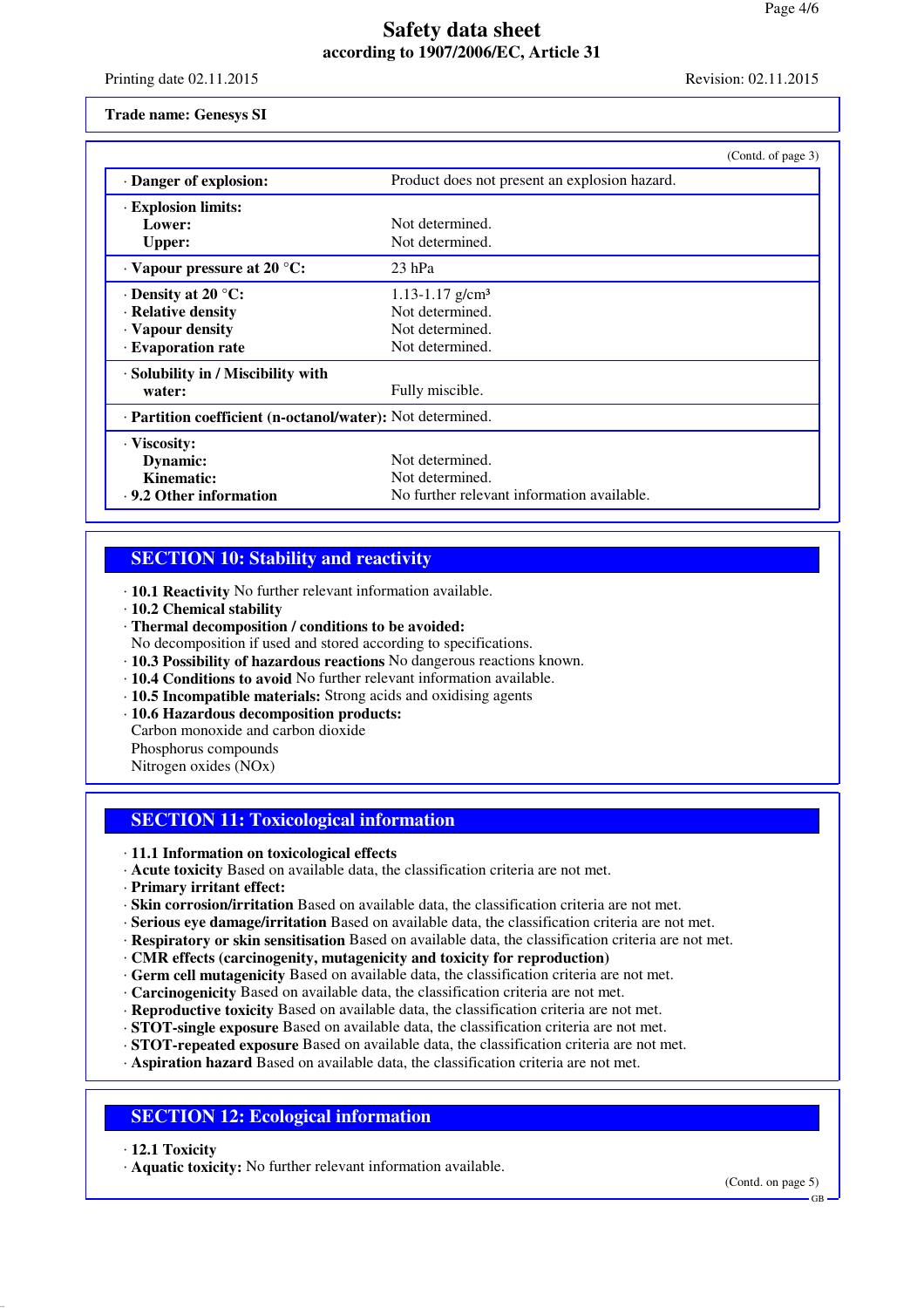Printing date 02.11.2015 Revision: 02.11.2015

#### **Trade name: Genesys SI**

- · **12.2 Persistence and degradability** biodegradable
- · **12.3 Bioaccumulative potential** Product is not expected to bioaccumulate.
- · **12.4 Mobility in soil** No further relevant information available.
- · **Additional ecological information:**
- · **General notes:**
- Water hazard class 1 (German Regulation) (Self-assessment): slightly hazardous for water
- Do not allow undiluted product or large quantities of it to reach ground water, water course or sewage system.
- · **12.5 Results of PBT and vPvB assessment**
- · **PBT:** Not applicable.
- · **vPvB:** Not applicable.
- · **12.6 Other adverse effects** No further relevant information available.

### **SECTION 13: Disposal considerations**

### · **13.1 Waste treatment methods**

· **Recommendation**

Recommended Hierarchy of Controls:

- Minimise waste;
- Reuse if not contaminated;
- Recycle, if possible; or
- Safe disposal (if all else fails).

Contact waste processors for recycling information.

Used, degraded or contaminated product may be classified as hazardous waste. Anyone classifying hazardous waste and determining its fate must be qualified in accordance with state and international legislation.

· **European waste catalogue**

Waste key numbers in accordance with the European Waste Catalogue (EWC) are origin-referred defined. Since this product is used in several industries, no waste key can be provided by the supplier. The waste key number should be determined in arrangement with your waste disposal partner or the responsible authority.

- · **Uncleaned packaging:**
- · **Recommendation:** Container remains hazardous when empty. Continue to observe all precuations.
- · **Recommended cleansing agents:** Water, if necessary together with cleansing agents.

| <b>SECTION 14: Transport information</b>                                                                     |                                                      |  |
|--------------------------------------------------------------------------------------------------------------|------------------------------------------------------|--|
| $\cdot$ 14.1 UN-Number<br>· ADR, ADN, IMDG, IATA                                                             | Void                                                 |  |
| $\cdot$ 14.2 UN proper shipping name<br>· ADR, ADN, IMDG, IATA                                               | Void                                                 |  |
| $\cdot$ 14.3 Transport hazard class(es)                                                                      |                                                      |  |
| · ADR, ADN, IMDG, IATA<br>· Class                                                                            | Void                                                 |  |
| $\cdot$ 14.4 Packing group<br>· ADR, IMDG, IATA                                                              | Void                                                 |  |
| · 14.5 Environmental hazards:<br>· Marine pollutant:                                                         | N <sub>o</sub>                                       |  |
| $\cdot$ 14.6 Special precautions for user                                                                    | Not applicable.                                      |  |
| $\cdot$ 14.7 Transport in bulk according to Annex II of<br><b>Marpol and the IBC Code</b><br>Not applicable. |                                                      |  |
| · Transport/Additional information:                                                                          | Not dangerous according to the above specifications. |  |
|                                                                                                              | (Contd. on page $6$ )                                |  |

(Contd. of page 4)